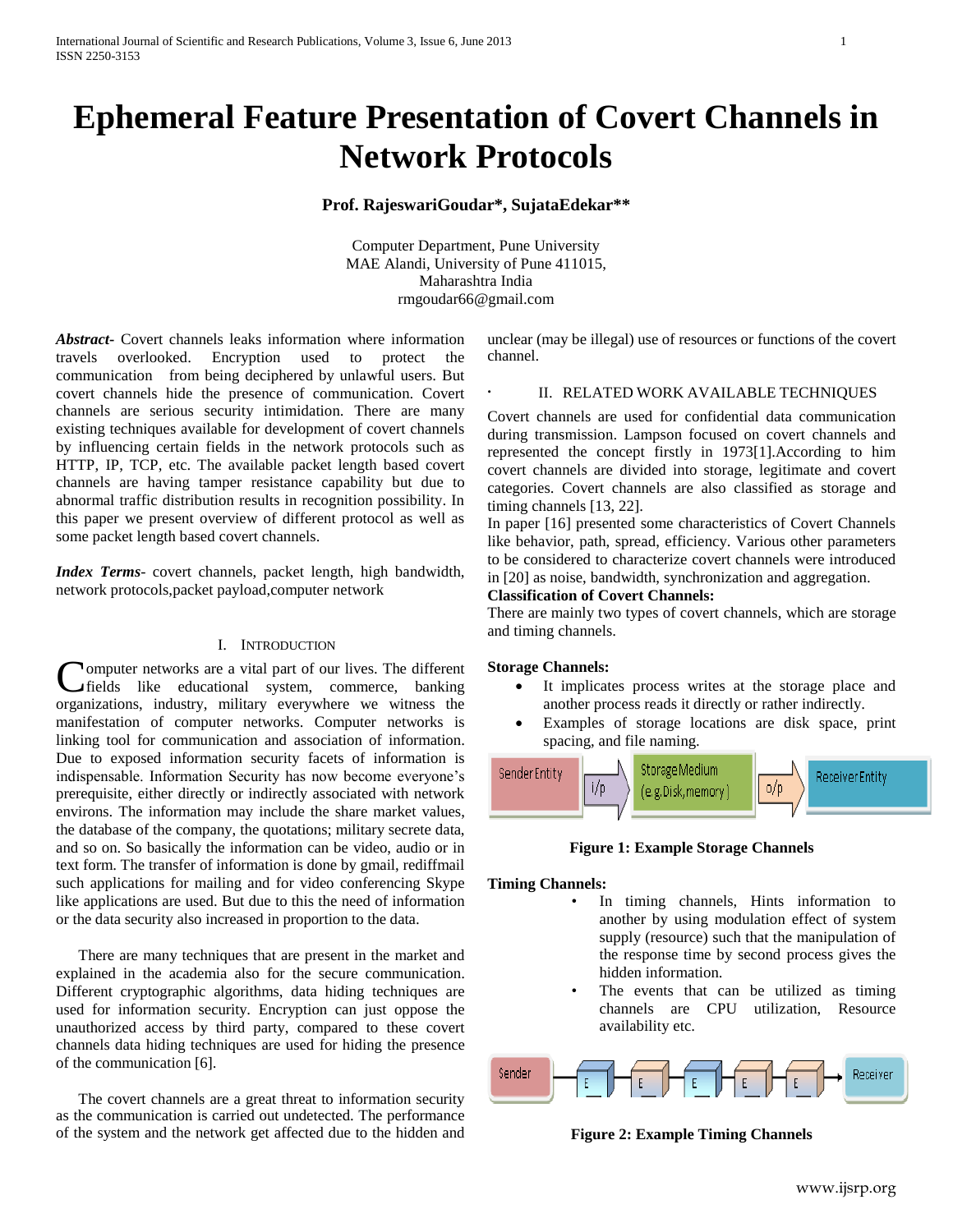## **Applications of Covert Channels:**

Covert channels are exclusively used for message communication over space as a reliable signal carrier. Therefore it is having few permissible and many unlawful applications [6] as:

- 1. Communication by security organizations so as to cover their passages and practices.
- 2. Snooping
- 3. Information trafficking
- 4. Paul Henry [4] mentioned that, numerous malicious programs make use of covert channels for setting DDos attack.
- 5. Conveying encoded data covertly in which application harmless and untraceable transmission is vital.
- 6. Hacking of the information
- 7. In the organization or system information leakage.
- 8. Information hiding to repudiate its presence.

## III. AVAILABLE TECHNIQUES

There are many techniques based on covert channels. But there are many factors like delay measurement, network conditions, congestion, traffic load etc. Due to which timing channels are may get affected by noise. So we are basically considering storage channels. There are many techniques available which utilizes packet header unused or reserved bits as covert channels.Ahasan[5] introduced IP's Don't fragment bit as covert channel whereas Sebastian Zander[11] used IP protocol's TTL field .TTL fields in IPv6 are referenced in [15,18,19]

## **LAN Environment Covert Channels**

Girling [3] first consider network covert channels. He concentrated on local area networks (LANs) and identified three obvious covert channels (one timing & two storage channels). This demonstrates the real examples of the bandwidth possibilities for simple covert channels in LANs. For a definite LAN setting, the author hosted the view of a wire tapper which observes events of a particular transmitter on LAN. The covert communication is carried out in between the wire tapper and transmitter. To calculate the transmission time for a data block calculated following factors are considered: time for software processing, speed of the network, protocol overhead and block size of network. By assuming transmission of different size of blocks on the LAN, based on novel and average time evaluation the software overhead is figured out to evaluate the covert channel capacity (bandwidth). Besides, way out for decreasing the covert channel bandwidth is also offered. Besides, way out for decreasing the covert channel bandwidth is also offered. To be precise, [3] does not considered the effect of the presence of covert channels on performance of overall network conditions.

# **LAN Protocol Covert Channels:**

In [24], the results offered by Wolf can be observed as a logical extension of [3], but used with LAN protocols. Wolf institutes the point that encryption, which is used for LAN security, cannot safeguard the suitable blocking of unlawful info through the covert channels. The work focus on the idle bandwidth promising for covert communication in the most frequently used LAN architecture standards like IEEE 802.2, 802.3, 802.4, and 802.5. The motivation is on LAN implementations contrasting to the architecture itself. The thesis denotes that in each system where shared resources are used the existence of covert channels can be expected. Author highlights the association between protocol format and covert storage channels as well as the relationship between protocol technique elements and covert timing channels by considering frame layouts of the LAN protocols. Padding field, the reserved fields and unused fields of the frame are used by the Covert storage channels. By applying programmed mechanism the detection of the fields identified (which is used as means to covertly send information). Such type of mechanisms just monitors such type of fields, which would dispose of such frames using these fields regardless of their purpose.

## **OSI Model Covert Channels:**

In paper [14], Handel and Sanford focussed on focus on network protocol covert channels with wide perspective. They referenced the OSI (Open System Interconnection)model as a base for covert channel to hide the data .The accepted method has advantages over [3]and [24] due to the standards divergent to particular network environments or architectures are considered. Flawless stenographic schemes are not developed. Instead, basic principles for hiding the data in each OSI layers are designed. Moreover proposing the use of the protocol header's reserved fields (are detected easily) at high network layers, authors also recommended the probability of CSMA/CD manipulation at the physical layer as timing channels. The merits of covert channels are figured out in this paper such as

- Detectability: Covert channel must be determinate simply by the envisioned recipient.
- In distinguishability: Covert channel must pretend like overt channel.
- Bandwidth: With respect to covert channel the number of hidden data bits per channel use is bandwidth.
- Uncertainty and Redundancy.

But the downside of in this paper are the issues such as data hiding effects with respect to compatibility and complexity on the network ,interoperability of the covert data practices with other network nodes, bandwidth estimation of covert channel.

# **TCP/IP Protocol Suite Covert Channels:**

Covert channels in the TCP and IP headers of TCP/IP protocol suite are introduced in a specific way by Rowland [10]. Rowland developed suitable encrypting and decrypting techniques by using the fields such as the TCP initial sequence number, IP identification field, and acknowledgement field , sequence number fields. These approaches are designed in a utility service written for Linux systems with version 2.0. Rowland delivered an idea of the presence as well as the manipulation of covert channels in TCP/IP protocol suite. The implemented encrypting and deciphering techniques are more logical in comparison with earlier proposed work. These techniques are evaluated after considering security methods such as network address translation and firewall. Still, the secret communication method's nondetectability is doubtful

#### **Retransmission Covert Channels:**

Many other innovative and impressive techniques are also available like RSTEG [8] and CLACK [12]. In [8] authors have presented retransmission mechanism by using covert channel in all type of network protocols as shown in the figure 3. In this design purposely invoked retransmitted packet which are used to carry a covert data in the payload field of the packet.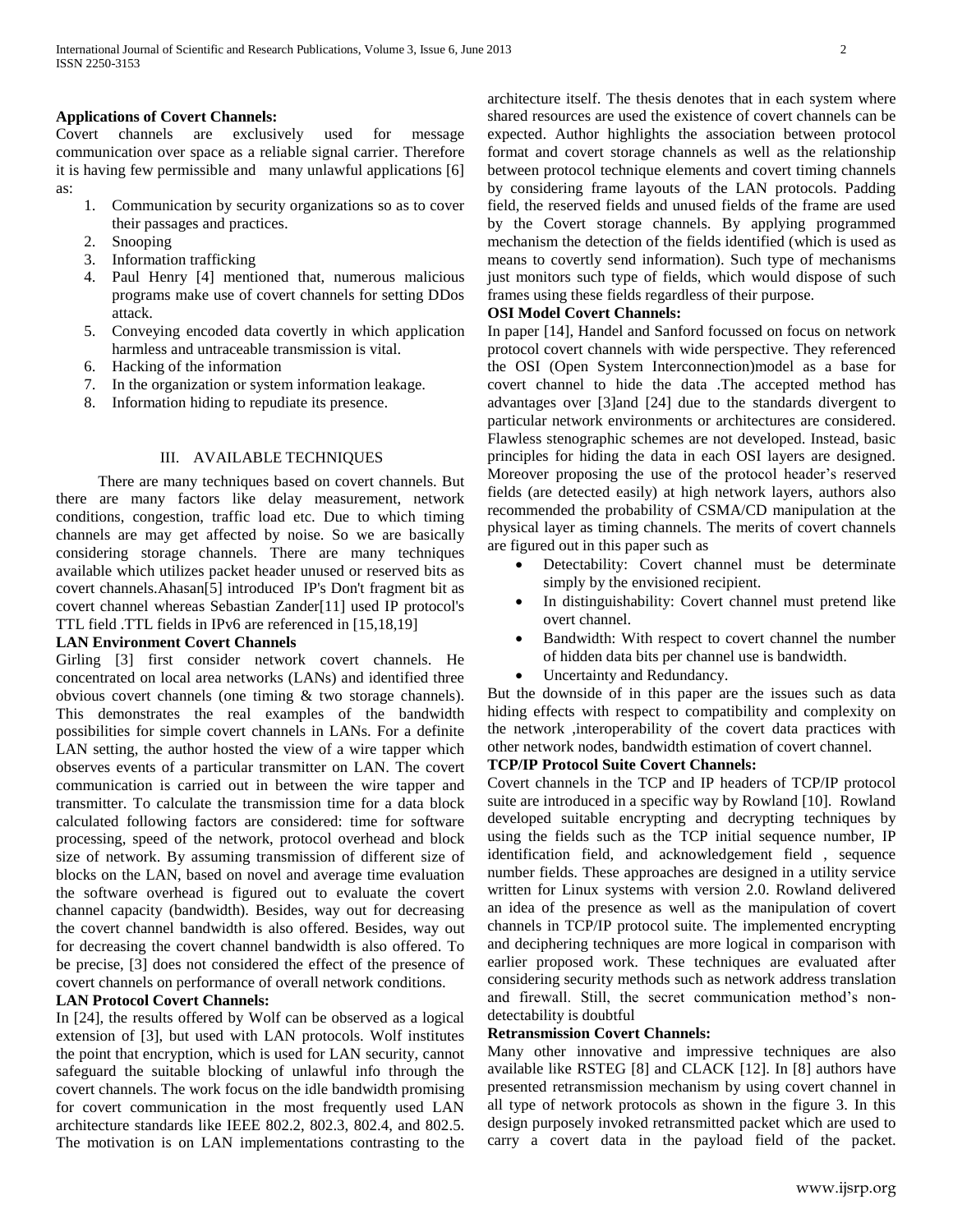Retransmission Steganography (RSTEG) doesn't send successive acknowledge for received packet to sender. This is the provision to deliberately appeals retransmission. RSTEG returns acknowledgment to positively received packets as well as for purposefully invoked retransmission packets. The author used TCP retransmission process as covert channel. The RSTEG algorithm can be used along with timeout for Fast Retransmit/Recovery (FR/R) Retransmission (RTO), Selective Acknowledgement (SACK). The difference between normal retransmitted packets with purposefully invoked retransmitted packet is carried out by sender by marking the intended packets for covert information. There is a secret Stego-Key (SK), and a hash function (H) is used to calculate the Identifying Sequence (IS) for covert information which is shared by both the parties sender and receiver. RTO-based retransmissions for avoiding the detection should be utilized in RSTEG.Also the planned retransmissions are produced in a natural way. However, SACKbased RSTEG is efficient for maximizing the stego bandwidth. RSTEG can also be used for IPv6 and IPv4 for covert communication. The author confesses about the scheme that it can be detected, during excessive intentional retransmissions.



#### **Acknowledgment Field Covert Channels:**

Sending data in the ACK field of the packet is another different concept, shown in figure 4 presented in CLACK [12]. In paper [12] authors presented CLACK .This method uses partial acknowledgments. The encoder in CLACK inserts covert data in partial acknowledgments (ACKs) field of a TCP and manages the TCP data led from the server as acknowledgments for transmitting hidden information. Besides other techniques in CLACK the TCP receiver is an encoder and a decoder is actually a sender. The covert message is engraved in the ACK field of TCP by the encoder. CLACK encoder only desires to receive the data and forward the pure ACKs.There are certain constraints of the scheme like there should not be any retransmission, ideal network condition i.e. Should be lossless, and packet ordering must be preserved. In this technique the server has to continuously send the data and Nagle algorithm should be off.



#### **Figure 4: CLACK: Sending of data &Ack**

### **Packet Length Based Covert Channels:**

There are specific models which uses the packet length for designing the covert channels. Link layer frame length utilization for hidden communication is proposed by Padlipsky [7] and Girling [3].In this [3, 7] link layer frame length is mapped to each byte of covert message. So ultimately at least 256 message lengths are needed for single hidden byte. Predefined message lengths are used by sender and receiver. The main disadvantage of this system is the communication is detectable due to the statistical computations. The reason is due to predefined length (not real time) abnormal (not real) network traffic distribution.

LAWB model was proposed by Yao [21] in 2008.But due to abnormal traffic it's vulnerable to detection. Like our proposed model sender and receiver has shared a secrete matrix. The matrix is filled with unique packet length L .For sending a message sender selects a row ID as a covert message, and from the matrix selects a random cell in that row denoted by Len. When the packet arrives at receiver end it checks for the rowid of the cell in which the L contains. Periodic matrix transformation at both the sides is implemented by the author [21].

One more packet length based algorithm is introduced by Liping and Ji [9] in which the model is based on normal traffic distribution. As a Reference normal packet lengths from the network are captured from both ends of the system. The packet length to be transmitted is randomly selected from the list of Reference as well as the length for the next packet is generated by adding the covert message and send to the receiver. The reference list is modified by the sender when the packet sending is over. After arrival of the packet at receiver end, it extracts the covert data from the packet length received with the help of Reference list. The major drawback of this system is the newly generated packet length sometimes doesn't fit in normal length traffic distribution which results in detection of covert communication.

In the next paper of LipingJi [17], he introduced Normal Traffic Network Covert channel. In this the real time packet lengths are taken as a Reference in sorted order. Equal size of buckets with specific packet length range is arranged. While sending the data sender select the group of covert bits and convert them into equivalent decimal. By selecting the equivalent decimal bucket with reference to packet length list, sender randomly selects the packet length from the bucket and sends it to receiver. At receiver end, checks for packet length and search into reference bucket range. If the bucket found the bucket number is nothing but the required covert data. This technique is utilizing normal packet lengths. The sender maintains the reference list at his end and receiver maintains the bucket ranges so the advantage of the technique is time and space efficiency. But if seen statistically